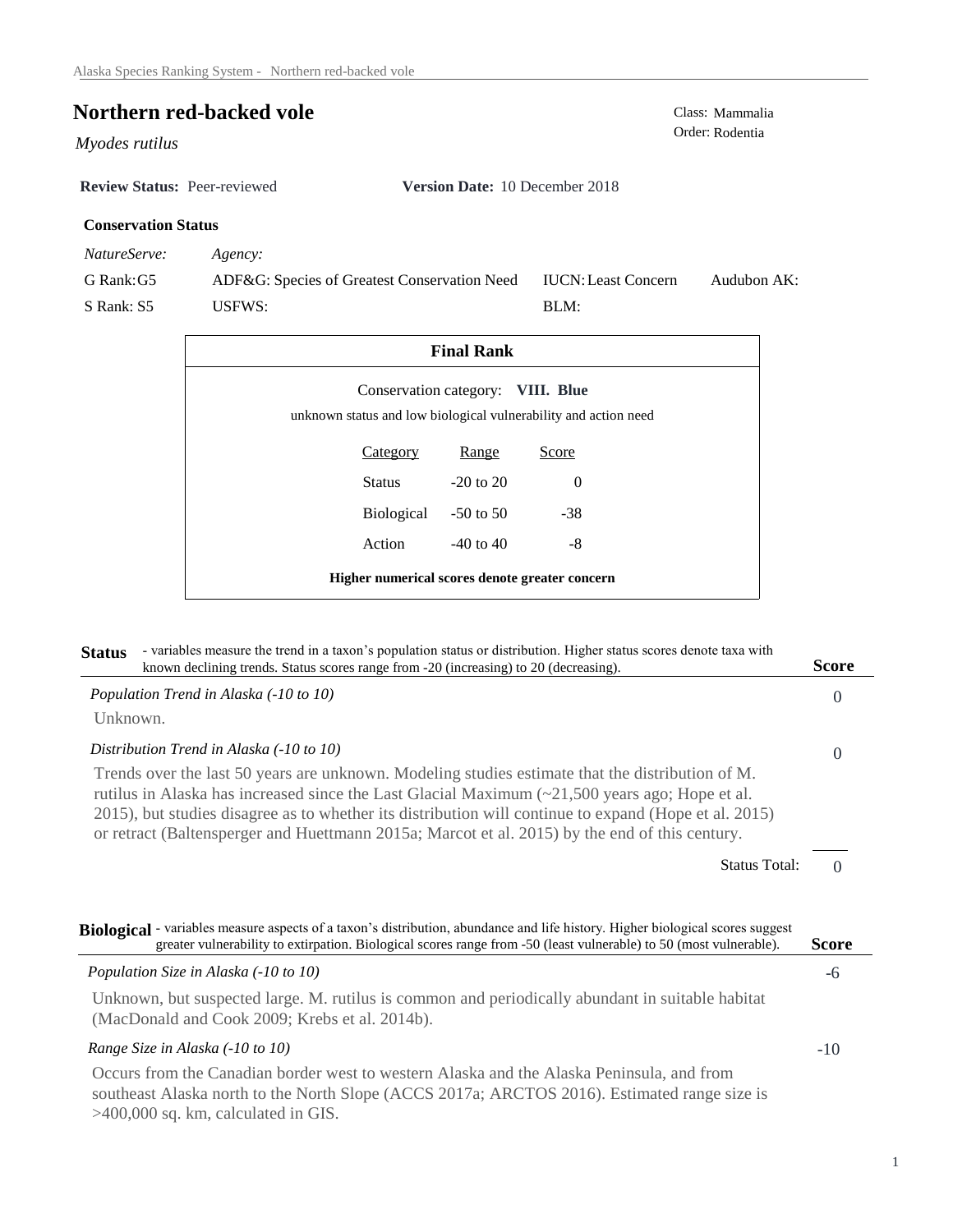| Population Concentration in Alaska (-10 to 10)                                                                                                                                                                                                                                                                                                                                                                                                                                                                                                                                                                                                                                                                         | $-10$        |
|------------------------------------------------------------------------------------------------------------------------------------------------------------------------------------------------------------------------------------------------------------------------------------------------------------------------------------------------------------------------------------------------------------------------------------------------------------------------------------------------------------------------------------------------------------------------------------------------------------------------------------------------------------------------------------------------------------------------|--------------|
| Does not concentrate at specific locations. Communal nesting has been observed in some populations<br>(West 1977).                                                                                                                                                                                                                                                                                                                                                                                                                                                                                                                                                                                                     |              |
| Reproductive Potential in Alaska                                                                                                                                                                                                                                                                                                                                                                                                                                                                                                                                                                                                                                                                                       |              |
| Age of First Reproduction (-5 to 5)                                                                                                                                                                                                                                                                                                                                                                                                                                                                                                                                                                                                                                                                                    | $-5$         |
| Less than 2 years. Some individuals reach sexual maturity within their first year (Gilbert and<br>Krebs 1991; Stevenson et al. 2009).                                                                                                                                                                                                                                                                                                                                                                                                                                                                                                                                                                                  |              |
| Number of Young $(-5 \text{ to } 5)$                                                                                                                                                                                                                                                                                                                                                                                                                                                                                                                                                                                                                                                                                   | $-3$         |
| Litter size is between 5-7. Females can give birth to up to 4 or 5 litters per year (Krebs and<br>Wingate 1985; Boonstra and Krebs 2006).                                                                                                                                                                                                                                                                                                                                                                                                                                                                                                                                                                              |              |
| Ecological Specialization in Alaska                                                                                                                                                                                                                                                                                                                                                                                                                                                                                                                                                                                                                                                                                    |              |
| Dietary $(-5 \text{ to } 5)$                                                                                                                                                                                                                                                                                                                                                                                                                                                                                                                                                                                                                                                                                           | 1            |
| Herbivorous. Feeds on forbs, fungi, moss, horsetails, seeds and berries (Grodziński 1971; West<br>1982; Boonstra and Krebs 2006; Baltensperger et al. 2015). Diet varies seasonally depending on<br>availability of resources (Grodziński 1971; West 1982; Bangs 1984; Boonstra and Krebs 2006).<br>There is some evidence of specialization as population dynamics are thought to be heavily<br>influenced by berry abundance in the fall, which affects overwinter survival (Boonstra and Krebs<br>2006; Krebs et al. 2010; Schmidt et al. 2018a).                                                                                                                                                                   |              |
| Habitat $(-5 \text{ to } 5)$                                                                                                                                                                                                                                                                                                                                                                                                                                                                                                                                                                                                                                                                                           | $-5$         |
| Inhabits a variety of habitat types and moisture regimes including tundra, grasslands, shrubland,<br>deciduous, and coniferous forests (West et al. 1980; Whitney 1976; Whitney and Feist 1984;<br>Andersen 2005; Cook and MacDonald 2006; MacDonald and Cook 2009). Known to recolonize<br>recently burned areas (West 1982).                                                                                                                                                                                                                                                                                                                                                                                         |              |
| <b>Biological Total:</b>                                                                                                                                                                                                                                                                                                                                                                                                                                                                                                                                                                                                                                                                                               | $-38$        |
| Action - variables measure current state of knowledge or extent of conservation efforts directed toward a given taxon.<br>Higher action scores denote greater information needs due of lack of knowledge or conservation action. Action<br>scores range from -40 (lower needs) to 40 (greater needs).                                                                                                                                                                                                                                                                                                                                                                                                                  | <b>Score</b> |
| Management Plans and Regulations in Alaska (-10 to 10)                                                                                                                                                                                                                                                                                                                                                                                                                                                                                                                                                                                                                                                                 | 10           |
| Voles are listed as unclassified game in Alaska with no closed season or bag limits (ADFG 2018c).                                                                                                                                                                                                                                                                                                                                                                                                                                                                                                                                                                                                                      |              |
| Knowledge of Distribution and Habitat in Alaska (-10 to 10)                                                                                                                                                                                                                                                                                                                                                                                                                                                                                                                                                                                                                                                            | $-10$        |
| Often captured as part of small mammal surveys. Surveys have been conducted in Fairbanks<br>(Grodziński 1971; Whitney 1976; West 1982), Denali National Park (Furtsch and Rexstad 1994;<br>Schmidt et al. 2018a), western Alaska (Douglass 1984), southcentral Alaska (Bangs 1984; Stevenson<br>et al. 2009), and southwest Alaska (Nolan and Pierce 1996; Andersen 2005). Surveys by Cook and<br>MacDonald (2006) and Baltensperger and Huettmann (2015b) have informed our knowledge of<br>habitat associations and revealed a widespread distribution across Alaska. Distribution models have<br>been developed for this species (e.g. Baltensperger and Huettmann 2015a; Hope et al. 2015; Marcot<br>et al. 2015). |              |
| Knowledge of Population Trends in Alaska (-10 to 10)                                                                                                                                                                                                                                                                                                                                                                                                                                                                                                                                                                                                                                                                   | 2            |
| Surveys have been conducted sporadically in numerous localities throughout the state (e.g. West<br>$\Lambda$ ndorson $2005. M_2D_3$<br>$\Box$ Deveted 2005, Colomide                                                                                                                                                                                                                                                                                                                                                                                                                                                                                                                                                   |              |

1982; Savage 2003; Andersen 2005; McDonough and Rexstad 2005; Schmidt et al. 2018a). Denali National Park has been monitoring small mammals since 1992 and data on northern red-backed voles are adequate for tracking local population trends (Schmidt et al. 2018a). Current data are inadequate for detecting statewide trends.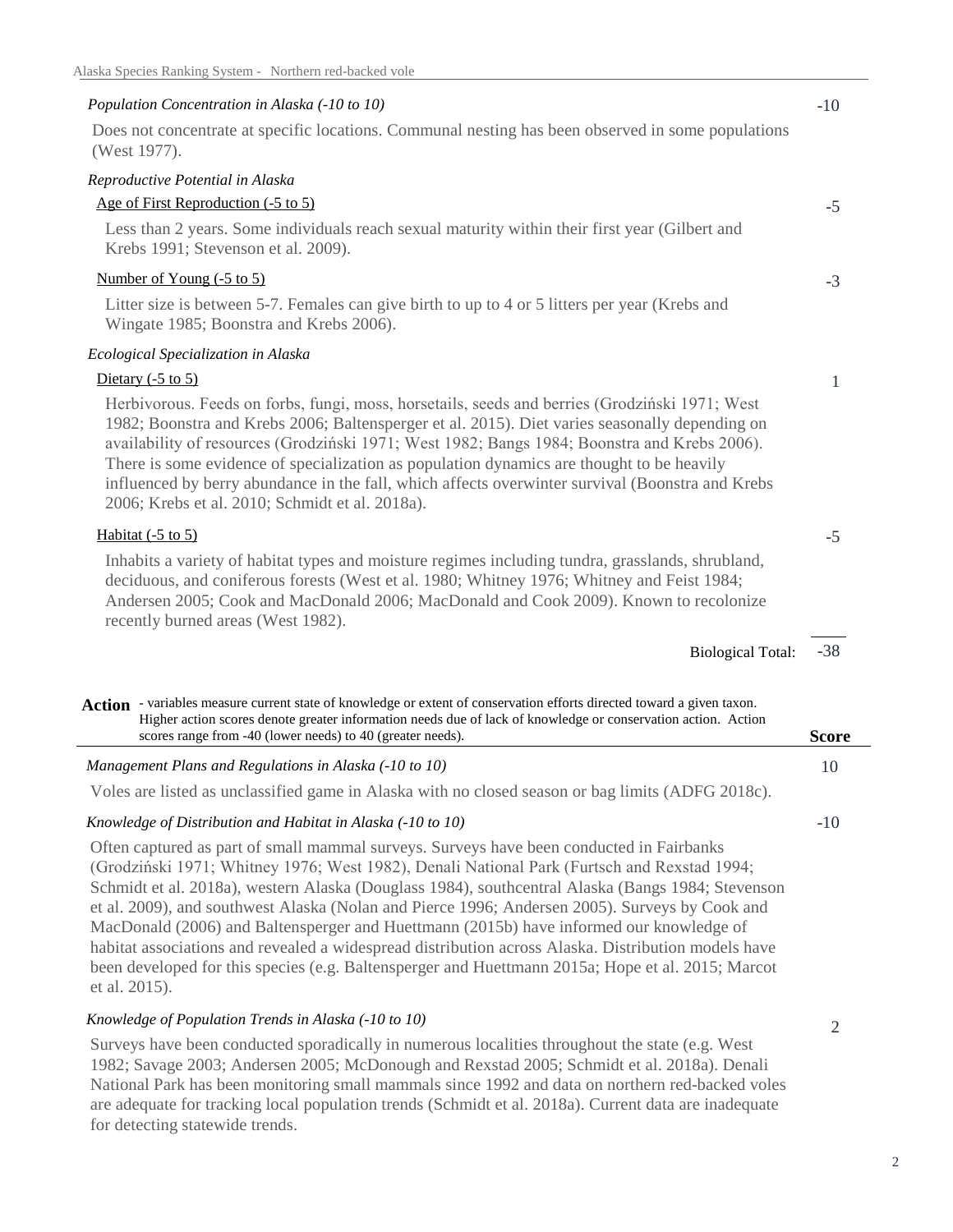### *Knowledge of Factors Limiting Populations in Alaska (-10 to 10)*

Factors affecting population dynamics are relatively well-understood. Food availability, mediated by weather, is the main factor limiting survival and densities (Boonstra and Krebs 2006; Boonstra and Krebs 2012). More specifically, the presence of a good berry crop, which provides food in the autumn and winter, contributes to high overwinter survival rates (West 1982; Furtsch and Rexstad 1994; Schweiger and Boutin 1995; Boonstra and Krebs 2006; Krebs et al. 2010). Through its influence on population dynamics, food availability also determines population cycling (or the absence or irregularity thereof; Boonstra and Krebs 2006; Boonstra and Krebs 2012; Schmidt et al. 2018a). This relationship is not without its complexity and we encourage interested readers to consult the primary literature for additional information. In some populations, snow depth and snowshoe hare densities are also important components because of their influence on primary productivity (Boonstra and Krebs 2006; Schmidt et al. 2018a) and, in the case of the former, overwinter survival and reproduction (West 1982; Whitney and Feist 1984; Boonstra and Krebs 2006; Stevenson et al. 2009). Density-dependent factors including the suppression of female sexual maturation also regulate reproduction, though Gilbert et al. (1986) did not find evidence that reproductive suppression was responsible for population cycling. Predation, interspecific competition, fire, and deforestation appear to have little effect on population dynamics (Whitney 1977; West et al. 1980; West 1982; Galindo and Krebs 1985b; McDonough and Rexstad 2005; Boonstra and Krebs 2006; Lance et al. 2006).

Additional research is needed to determine the role of parasites (Murrell et al. 2003; Matsumoto et al. 2010; Cook et al. 2017) and the effects of climate change. Populations may be adversely affected by spruce beetle infestations (McDonough and Rexstad 2005; Lance et al. 2006). There is some uncertainty as to whether our warming climate will increase (Hope et al. 2015) or decrease (Baltensperger and Huettmann 2015a; Marcot et al. 2015) the distribution of M. rutilus in Alaska. Several studies have addressed the taxonomy and evolution of M. rutilus (Cook et al. 2001; Hope et al. 2013b and references therein; Kohli et al. 2015). Additional work is needed to clarify the taxonomy and ecology of subspecies, of which six have been described in Alaska (Cook et al. 2001; MacDonald and Cook 2009).

> -8 Action Total:

| profession of management que   |                   |  |
|--------------------------------|-------------------|--|
| Harvest:                       | Not substantial   |  |
| <b>Seasonal Occurrence:</b>    | Year-round        |  |
| <b>Taxonomic Significance:</b> | Monotypic species |  |
| % Global Range in Alaska:      | ${<}10\%$         |  |
| % Global Population in Alaska: | $<25\%$           |  |
| Peripheral:                    | Nο                |  |
|                                |                   |  |

Supplemental Information - variables do not receive numerical scores. Instead, they are used to sort taxa to answer specific biological or management questions.

### **References**

Alaska Center for Conservation Science (ACCS). 2017a. Wildlife Data Portal. University of Alaska Anchorage. Available online: http://aknhp.uaa.alaska.edu/apps/wildlife

Alaska Department of Fish and Game (ADFG). 2020a. 2020-2021 Alaska hunting regulations. Alaska Department of Fish and Game. Juneau, AK, USA.

Andersen, E. 2005. Small mammal baseline surveys Alaska Peninsula/Becharof NWR, Alaska summer 2004. Unpublished report, Alaska Peninsula/Becharof NWR Complex, U.S. Fish and Wildlife Service, King Salmon, AK, USA.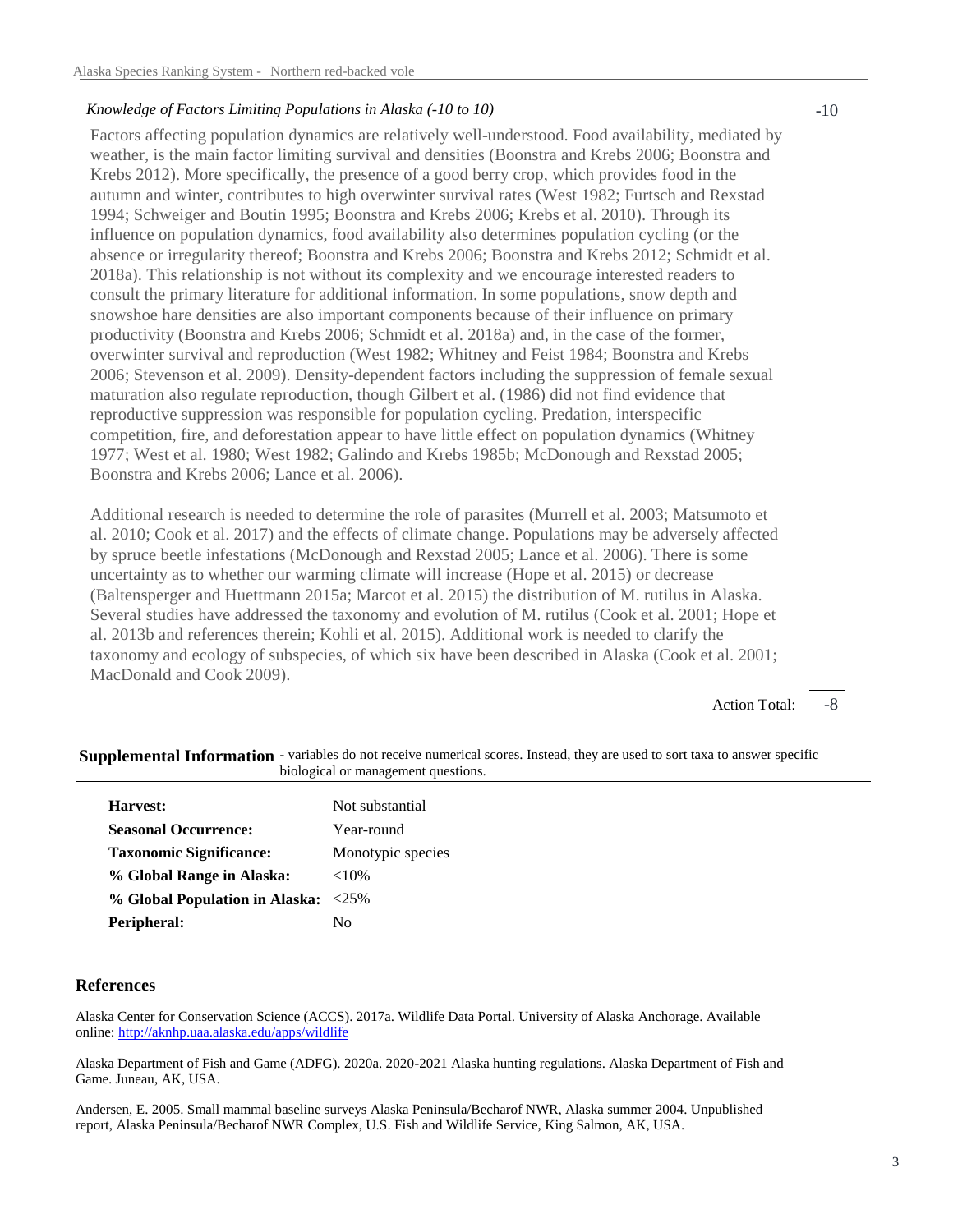ARCTOS. 2016. ARCTOS database: Fish, amphibian, mammal, bird and reptile collections. University of Alaska Museum of the North, Fairbanks, AK, USA. Available online: http://arctos.database.museum/

Baltensperger, A. P., and F. Huettmann. 2015a. Predicted shifts in small mammal distributions and biodiversity in the altered future environment of Alaska: an open access data and machine learning perspective. PLoS ONE 10(7):e0132054. DOI: 10.1371/journal.pone.0132054

Baltensperger, A. P., and F. Huettmann. 2015b. Predictive spatial niche and biodiversity hotspot models for small mammal communities in Alaska: applying machine-learning to conservation planning. Landscape Ecology 30(4):681-697. DOI: 10.1007/s10980-014-0150-8

Baltensperger, A. P., F. Huettmann, J. C. Hagelin, and J. M. Welker. 2015. Quantifying trophic niche spaces of small mammals using stable isotopes (δ15 N and δ13 C) at two scales across Alaska. Canadian Journal of Zoology 93(7):579–588. DOI: 10.1139/cjz-2015-0025

Bangs, E. E. 1984. Summer food habits of voles, Clethrionomys rutilus and Microtus pennsylvanicus, on the Kenai Peninsula, Alaska. Canadian Field-Naturalist 98(4):489-492.

Boonstra, R., and C. J. Krebs. 2006. Population limitation of the northern red-backed vole in the boreal forests of northern Canada. Journal of Animal Ecology 75(6):1269–1284. DOI: 10.1111/j.1365-2656.2006.01149.x

Boonstra, R., and C. J. Krebs. 2012. Population dynamics of red-backed voles (Myodes) in North America. Oecologia 168(3):601–620. DOI: 10.1007/s00442-011-2120-z

Cook, J. A., and S. O. MacDonald. 2006. Mammal inventory of Alaska's National Parks and Preserves, Arctic Network [...]. Report NPS/AKRARCN/NRTR-2004/01. National Park Service, Alaska Region, Anchorage, AK, USA.

Cook, J. A., A. L. Bidlack, C. J. Conroy, J. R. Demboski, M. A. Fleming, ..., S. O. MacDonald. 2001. A phylogeographic perspective on endemism in the Alexander Archipelago of Southeast Alaska. Biological Conservation 97(2):215-227. DOI: 10.1016/S0006-3207(00)00114-2

Cook, J. A., K. A. Galbreath, K. C. Bell, M. L. Campbell, S. Carrière, ... , E. P. Hoberg. 2017. The Beringian Coevolution Project: Holistic collections of mammals and associated parasites reveal novel perspectives on evolutionary and environmental change in the North. Arctic Science 3(3):585-617. DOI: 10.1139/as-2016-0042

Douglass, R. J. 1984. Ecological distribution of small mammals in the De Long Mountains of Northwestern Alaska. Arctic 37(2):148-154. DOI: 10.14430/arctic2180

Duszynski, D. W., A. J. Lynch, and J. A. Cook. 2007. Coccidia (Apicomplexa: Eimeriidae) infecting cricetid rodents from Alaska, U.S.A., and northeastern Siberia, Russia, and description of a new Eimeria species from Myodes rutilus, the northern red-backed vole. Comparative Parasitology 74(2):294–311. DOI: 10.1654/4269.1

Furtsch, P. R., and E. A. Rexstad. 1994. Characteristics of a population of Clethrionomys rutilus during an increase and decline. Pages 50–62 in Bridges of science between North America and the Russian Far East: proceedings of the 45th Arctic Science Conference, 25-27 August, 1994, Anchorage, Alaska, 29 August-2 September, 1991, Vladivostok, Russia.

Galindo, C., and C. J. Krebs. 1985b. Habitat use and abundance of deer mice: interactions with meadow voles and red-backed voles. Canadian Journal of Zoology 63(8):1870–1879. DOI: 10.1139/z85-278

Gilbert, B. S., and C. J. Krebs. 1991. Population dynamics of Clethrionomys and Peromyscus in southwestern Yukon 1973-1989. Holarctic Ecology 14(4):250–259.

Gilbert, B. S., C. J. Krebs, D. Talarico, and D. B. Cichowski. 1986. Do Clethrionomys rutilus females suppress maturation of juvenile females? Journal of Animal Ecology 55(2):543-552. DOI: 10.2307/4737

Grodziński, W. 1971a. Food consumption of small mammals in the Alaskan taiga forest. Finnish Zoological and Botanical Publishing Board 8(1):133-136.

Haas, G. E., J. R. Kucera, S. O. MacDonald, and J. A. Cook. 2012. First flea (Siphonaptera) records for Kanuti National Wildlife Refuge, Central Alaska. Journal of the Entomological Society of British Columbia 109:6–11.

Hope, A. G., N. Takebayashi, K. E. Galbreath, S. L. Talbot, and J. A. Cook. 2013b. Temporal, spatial and ecological dynamics of speciation among amphi-Beringian small mammals. Journal of Biogeography 40(3):415-429. DOI: 10.1111/jbi.12056

Hope, A. G., E. Waltari, J. L. Malaney, D. C. Payer, J. A. Cook, and S. L. Talbot. 2015. Arctic biodiversity: increasing richness accompanies shrinking refugia for a cold-associated tundra fauna. Ecosphere 6(9):159. DOI: 10.1890/ES15-00104.1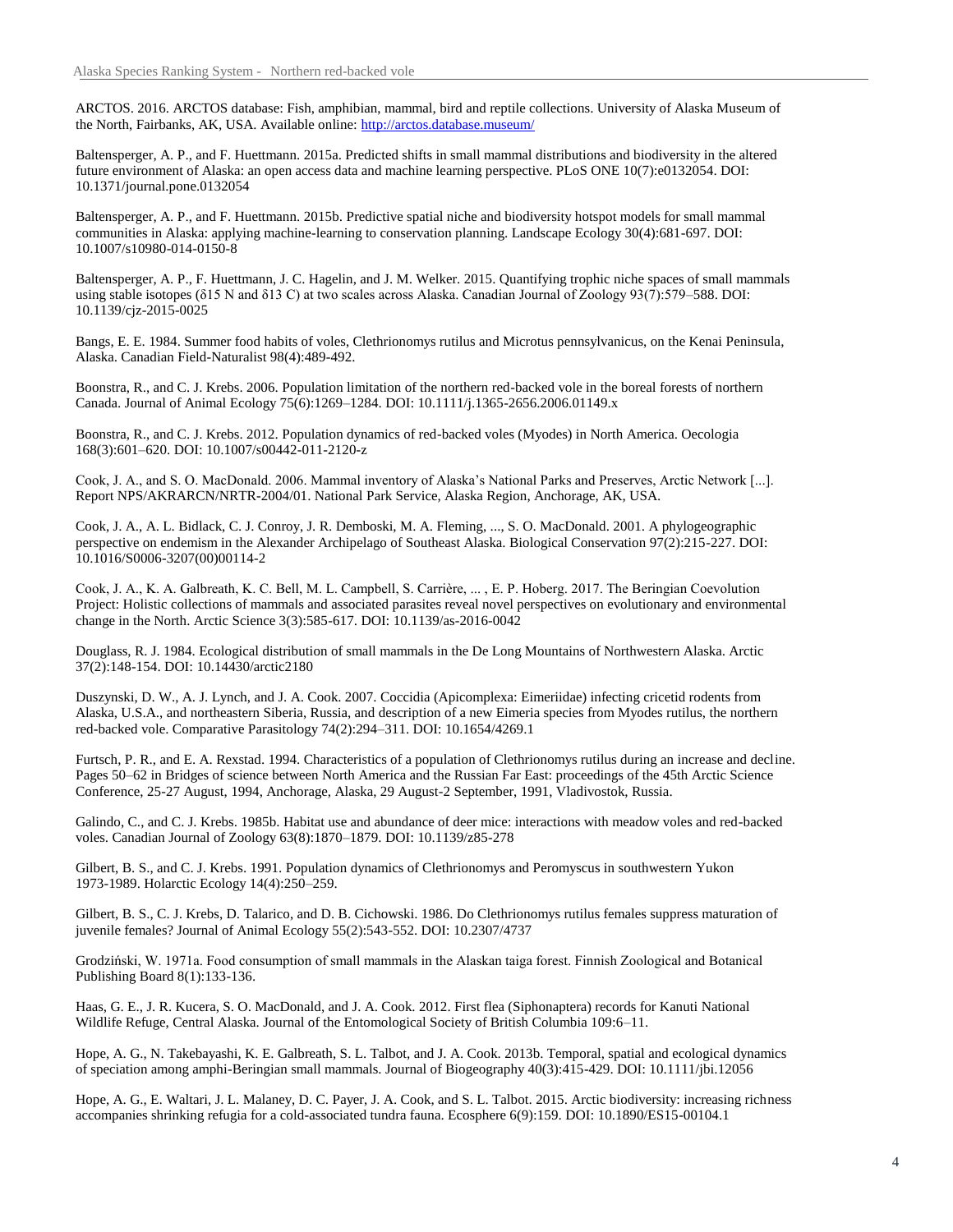Kohli, B. A., V. B. Fedorov, E. Waltari, and J. A. Cook. 2015. Phylogeography of a Holarctic rodent (Myodes rutilus): testing high-latitude biogeographical hypotheses and the dynamics of range shifts. Journal of Biogeography 42(2):377–389. DOI: 10.1111/jbi.12433

Krebs, C. J., and I. Wingate. 1985. Population fluctuations in the small mammals of the Kluane Region, Yukon Territory. Canadian Field-Naturalist 99(1):51–61.

Krebs, C. J., K. Cowcill, R. Boonstra, and A. J. Kenney. 2010. Do changes in berry crops drive population fluctuations in small rodents in the southwestern Yukon? Journal of Mammalogy 91(2):500–509. DOI: 10.1644/09-MAMM-A-005.1

Krebs, C. J., R. Boonstra, S. Boutin, A. R. E. Sinclair, J. N. M. Smith, ..., and R. Turkington. 2014b. Trophic dynamics of the boreal forests of the Kluane region. Arctic 67(S1):71–81. DOI: 10.14430/arctic4350

Lance, E. W., S. M. Howell, B. K. Lance, S. Howlin, L. H. Suring, and M. I. Goldstein. 2006. Spruce beetles and timber harvest in Alaska: implications for northern red-backed voles. Forest Ecology and Management 222(1–3):476–479. DOI: 10.1016/j.foreco.2005.11.023

MacDonald, S. O., and J. A. Cook. 2009. Recent mammals of Alaska. University of Alaska Press, Fairbanks, AK, USA.

Marcot, B. G., M. T. Jorgenson, J. P. Lawler, C. M. Handel, and A. R. DeGange. 2015. Projected changes in wildlife habitats in Arctic natural areas of northwest Alaska. Climate Change 130(2):145–154. DOI: 10.1007/s10584-015-1354-x

Matsumoto, K., J. A. Cook, H. K. Goethert, and S. R. Telford. 2010. Bartonella sp. infection of voles trapped from an interior Alaskan site where ticks are absent. Journal of Wildlife Diseases 46(1):173–178. DOI: 10.7589/0090-3558-46.1.173

McDonough, T. J., and E. Rexstad. 2005. Short-term demographic response of the red-backed vole to spruce beetle infestations in Alaska. Journal of Wildlife Management 69(1):246–254.

Murrell, B. P., L. A. Durden, and J. A. Cook. 2003. Host associations of the tick, Ixodes angustus (Acari : Ixodidae), on Alaskan mammals. Journal of Medical Entomology 40(5):682-685. DOI: 10.1603/0022-2585-40.5.682

Nolan, K. S., and J. M. Peirce. 1996. A survey of small mammals in Wood-Tikchik State Park, Alaska. Northwestern Naturalist 77(2):44–45. DOI: 10.2307/3536618

Savage, S. 2003. Small mammal trapping baseline surveys Mother Goose Lake, Alaska Peninsula/Becharof NWR, Alaska, June-August 2002. Unpublished report, U.S. Fish and Wildlife Service, Alaska Peninsula National Wildlife Complex, King Salmon, AK, USA.

Schmidt, J. H., E. A. Rexstad, C. A. Roland, C. L. McIntyre, M. C. MacCluskie, and M. J. Flamme. 2018a. Weather-driven change in primary productivity explains variation in the amplitude of two herbivore population cycles in a boreal system. Oecologia 186(2):435–446.

Schweiger, S., and S. Boutin. 1995. The effects of winter food addition on the population dynamics of Clethrionomys rutilus. Canadian Journal of Zoology 73(3):419–426. DOI: 10.1139/z95-047

Stevenson, K. T., I. G. van Tets, and L. A. I. Nay. 2009. The seasonality of reproduction in photoperiod responsive and nonresponsive northern red-backed voles (Myodes rutilus) in Alaska. Canadian Journal of Zoology 87(2):152–164. DOI: 10.1139/Z08-147

West, S. D. 1977. Midwinter aggregation in the northern red-backed vole, Clethrionomys rutilus. Canadian Journal of Zoology 55(9):1404–1409. DOI: 10.1139/z77-183

West, S. D. 1982. Dynamics of colonization and abundance in central Alaska populations of the northern red-backed vole, Clethrionomys rutilus. Journal of Mammalogy 63(1):128-143. DOI: 10.2307/1380679

West, S. D., R. G. Ford, and J. C. Zasada. 1980. Population response of the northern red-backed vole (Clethrionomys rutilus) to differentially cut white spruce forest. Pages 1–15. U.S. Forest Service, Pacific Northwest Forest and Range Experiment Station, Portland, OR. DOI: 10.2737/PNW-RN-362

Whitney, P. 1976. Population ecology of two sympatric species of subarctic microtine rodents. Ecological Monographs 46(1):85-104. DOI: 10.2307/1942395

Whitney, P., and D. Feist. 1984. Abundance and survival of Clethrionomys rutilus in relation to snow cover in a forested habitat near College, Alaska. Pages 113–119 in J. F. Merritt, ed. Winter ecology of small mammals. Special publication of Carnegie Museum of Natural History No. 10. Pittsburgh, PA, USA. DOI: 10.5962/bhl.title.123726